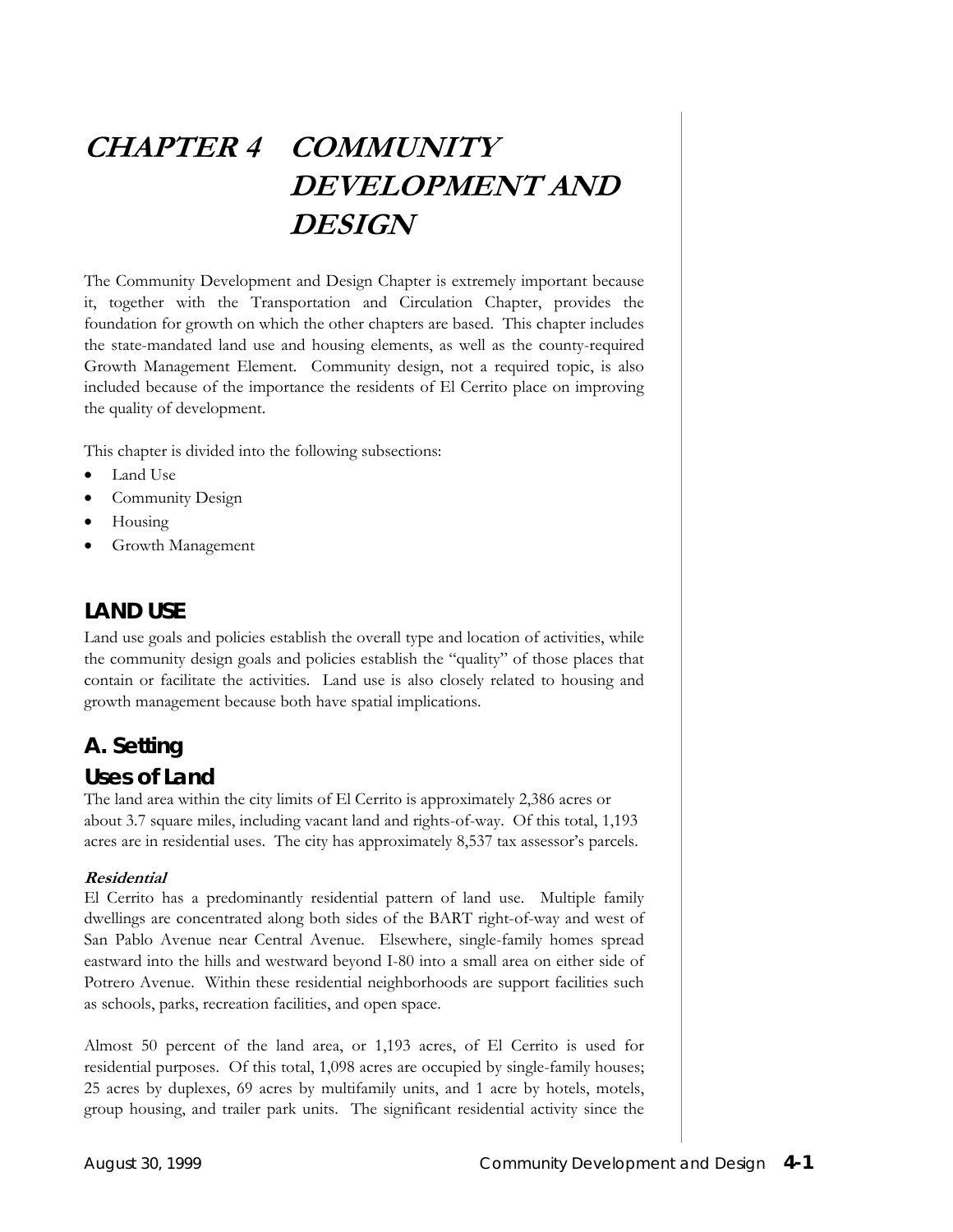last general plan has been continued infill of single-family lots and major apartment development such as Del Norte Place, Civic Plaza, and El Cerrito Royale.

#### **Commercial**

Approximately 5 percent of the land area, or 113 acres, of El Cerrito is used for commercial purposes. Of this, 84 acres are used for retail, residential, and entertainment purposes, 8 acres for offices, 13 acres for auto services and sales, and 8 acres for wholesale and manufacturing purposes. Some significant changes that have recently taken place include the new Target store, Del Norte Marketplace, and conversion of some automobile-oriented uses to retail uses.

Commercial development is almost exclusively concentrated along the San Pablo Avenue corridor with the greatest concentrations at the El Cerrito Plaza, the intersection of San Pablo and Moeser, and the Del Norte area. Region-serving retail facilities (Home Depot, Target, and Honda) are primarily located in the northern part of the corridor and at El Cerrito Plaza (although much less region-serving since the departure of the Emporium) along the city's southern boundary. Two neighborhood commercial centers are located on Fairmount Avenue between Colusa and Ramona and on Stockton between Ashbury and Everett.

Commercial office uses are located in the commercial corridor along San Pablo Avenue, in and adjacent to El Cerrito Plaza, and in the two neighborhood commercial areas (primarily in the Stockton-Norvell neighborhood, which contains several medical offices).

As noted above, the commercial land-use category also includes automobile and industrial uses. These include several automotive-related uses along San Pablo Avenue, a lumber mill on Schmidt Lane, and a sheet metal processing plant on Kearney Street near Madison.

#### **Institutional**

Institutional uses consume 116 acres, or approximately 5 percent of the land area, of El Cerrito. Of this total, school and childcare facilities account for 48 acres, government and utilities for 47 acres, and other institutions for 21 acres. In recent years the only significant change has been the conversion of a portion of the Madera School site to residential uses. Chapter 6 provides a more complete description of institutional uses.

#### **Recreational/Open Space**

Approximately 16 percent of the land area, or 379 acres, of El Cerrito is used for recreational and open space purposes. Of this total, 181 acres are in public parks or recreational facilities, 33 acres in utility-owned open space, and 165 acres in private recreational facilities or open space. Open space areas are located throughout the city. Major areas within the city include the Mira Vista Country Club in the northeastern portion of the city, the Hillside Natural Area located near the center of the city, and several parks and playgrounds at schools (see Chapter 6).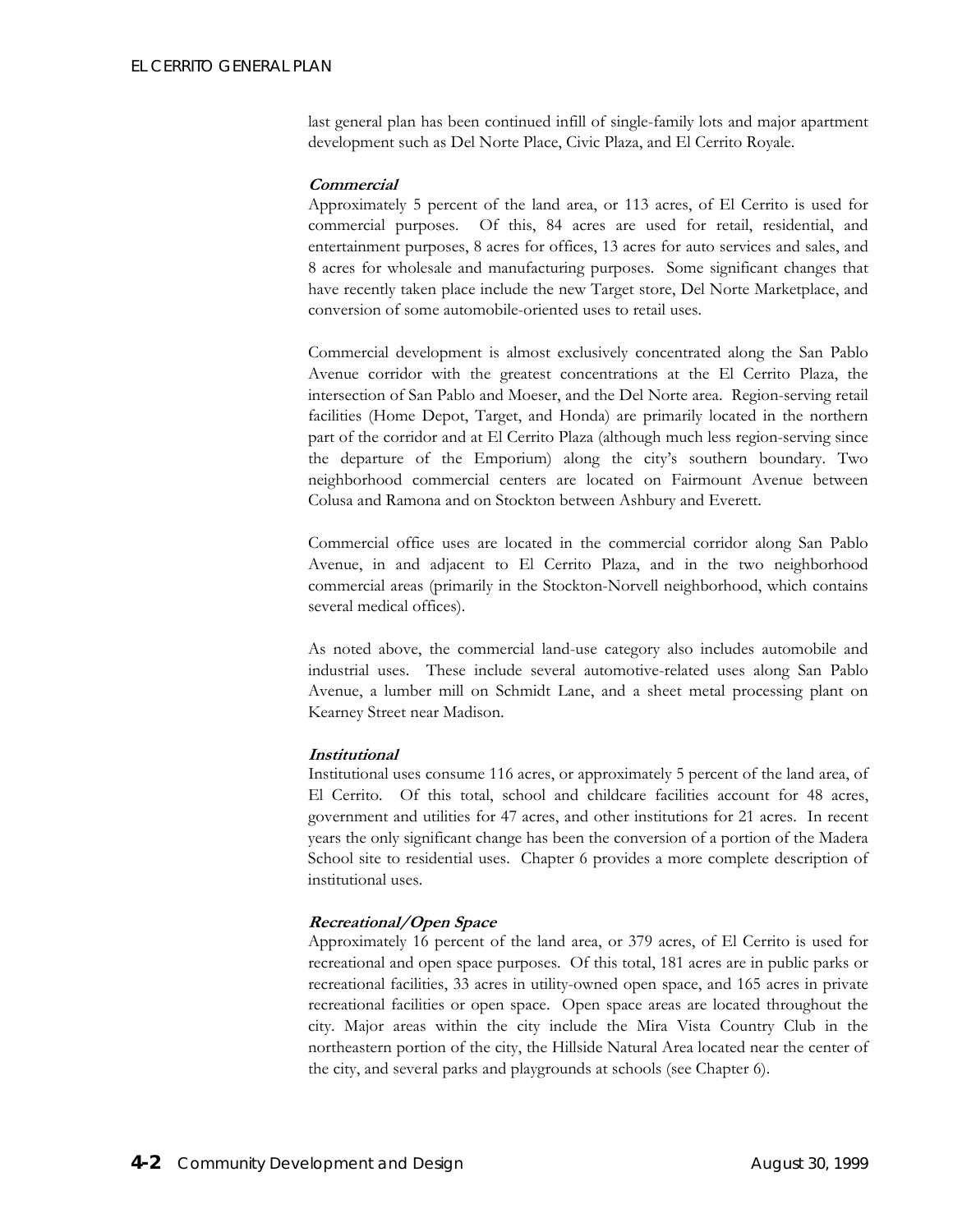### **Vacant Land**

As noted above, vacant land accounts for 124 acres, or approximately 5 percent of the land area, in El Cerrito. This low inventory of vacant land reflects the city's maturity as it approaches build-out. This amount of developable vacant land has decreased in recent years due to the gradual infill of scattered sites.

# *Compatibility Issues*

El Cerrito is fortunate in that the number of land-use compatibility issues is relatively limited. There are noise compatibility issues in the western part of the city, caused primarily by traffic on I-80 and by the BART system. (Although I-80 and BART noise can be nuisance in other parts of the city, the area where significant effects have been measured is limited to location generally west of Richmond Street.) There are also some fire-related compatibility issues in the eastern part of the city due to potential fire hazards in natural areas near residential neighborhoods.

There are land-use compatibility issues, perhaps more potential than current, along the San Pablo Avenue corridor. Parking, noise, and scale of development (both recent and proposed) in this area have been raised as concerns by some residents. Some incompatibility exists, not so much because the actual uses are incompatible, but because of wide differences in building condition and maintenance. Also, vacant lots next to developed lots can be considered a compatibility problem because vacant lots are sometimes poorly maintained and because they can cause pedestrians to feel concerned about safety, especially at night.

# *Economic Development Activities*

In 1999, the City began structuring a new economic development program which aims to retain and attract business and other activities, with the particular objective of improving the City's fiscal well being.

El Cerrito has a Redevelopment Agency, which was created in 1974. As of July 1, 1999, the City placed the Redevelopment Agency in an inactive status. The Agency remains a legal entity, however, and the City may find occasion in the future to activate the Authority of the Agency in support of broad economic development strategies.

After years of relatively few developments and several significant setbacks, there are many signs of renewed developer interest and economic strength that hold promise for El Cerrito. Projects recently completed or under construction are transforming the areas around the Del Norte BART station. The potential to revitalize and transform the El Cerrito Plaza BART station site and the adjacent shopping center continues to attract the interest of developers. The next ten years may be critical in the transformation of the San Pablo Corridor into a vital center (or sequence of centers) for the city – a development that is critical for the city's long-term financial health.

By law, the Redevelopment Agency must address affordable housing needs through its redevelopment activities. While residential uses may be incorporated into new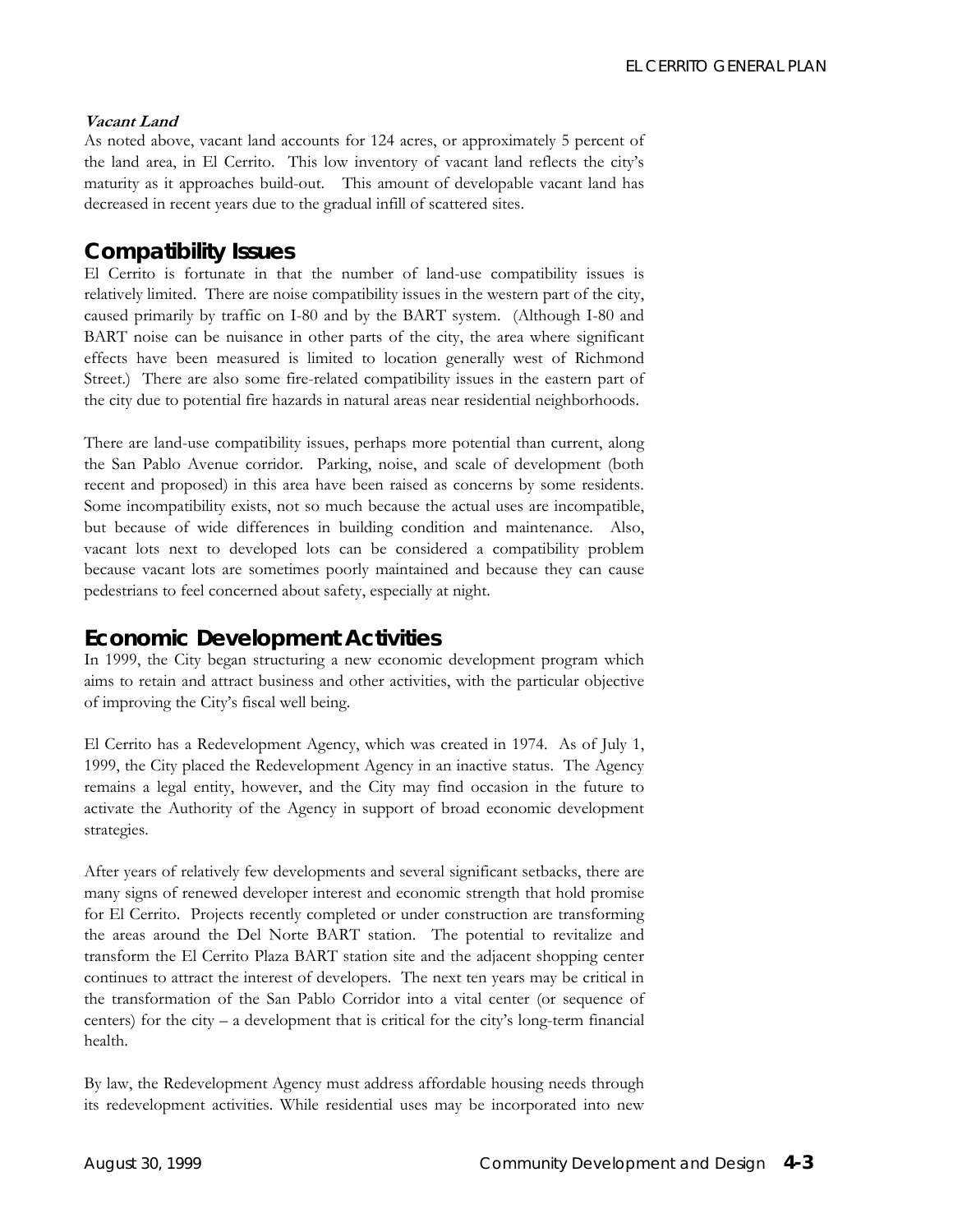redevelopment projects near the BART stations (to support businesses as well as transit use), the manner in which such housing is to be incorporated in these projects—if at all—is a subject of considerable community debate.

# **B. Trends**

Due to the largely "built-out" nature of the city, its existing development pattern will remain largely unchanged in the 20-year planning period. The city is characterized by single-family homes in most areas, with commercial uses and higher density housing clustered along the San Pablo Corridor and in the vicinity of the two BART stations. Although the overall pattern is not expected to change, some replacement of and changes in individual businesses will take place.

In most cases, issues of development compatibility can be ameliorated on a site-bysite basis through good design and site planning. Building and site design standards, and a City design and development review process will ensure proper setbacks, heights, building massing, scale, and style of new development. In addition, design guidelines should be adopted in order to provide continuity of judgement in the development review process, as changes take place over time among staff and members of the Planning Commission and Design Review Board.

# *Growth Strategy*

This General Plan calls for a balanced growth strategy with emphasis on retail and office uses. The Plan assumes that all commercial growth and most residential growth will take place within the San Pablo Avenue corridor. Specifically, the Plan assumes 189,350 square feet of additional retail space, 166,570 square feet of additional office space, and 775 new housing units. Of these totals, the only development assumed to be someplace other than the San Pablo Avenue corridor are 90 housing units, which represent a combination of accessory units and infill of vacant lots.

It should be noted that new retail and office space will actually be more than as indicated above because some existing retail and office space will be replaced by new development. No replacement of residential units is assumed, although some may occur.

The balanced growth strategy calls for most of the growth to take place in three areas along San Pablo in order to take advantage of the two BART stations and a large area between the stations that offers an opportunity for a large-scale mixed-use concept. These focal points-Del Norte BART Station Area, Midtown Area, and El Cerrito Plaza Area—are shown on Figure 4, Development Concept.